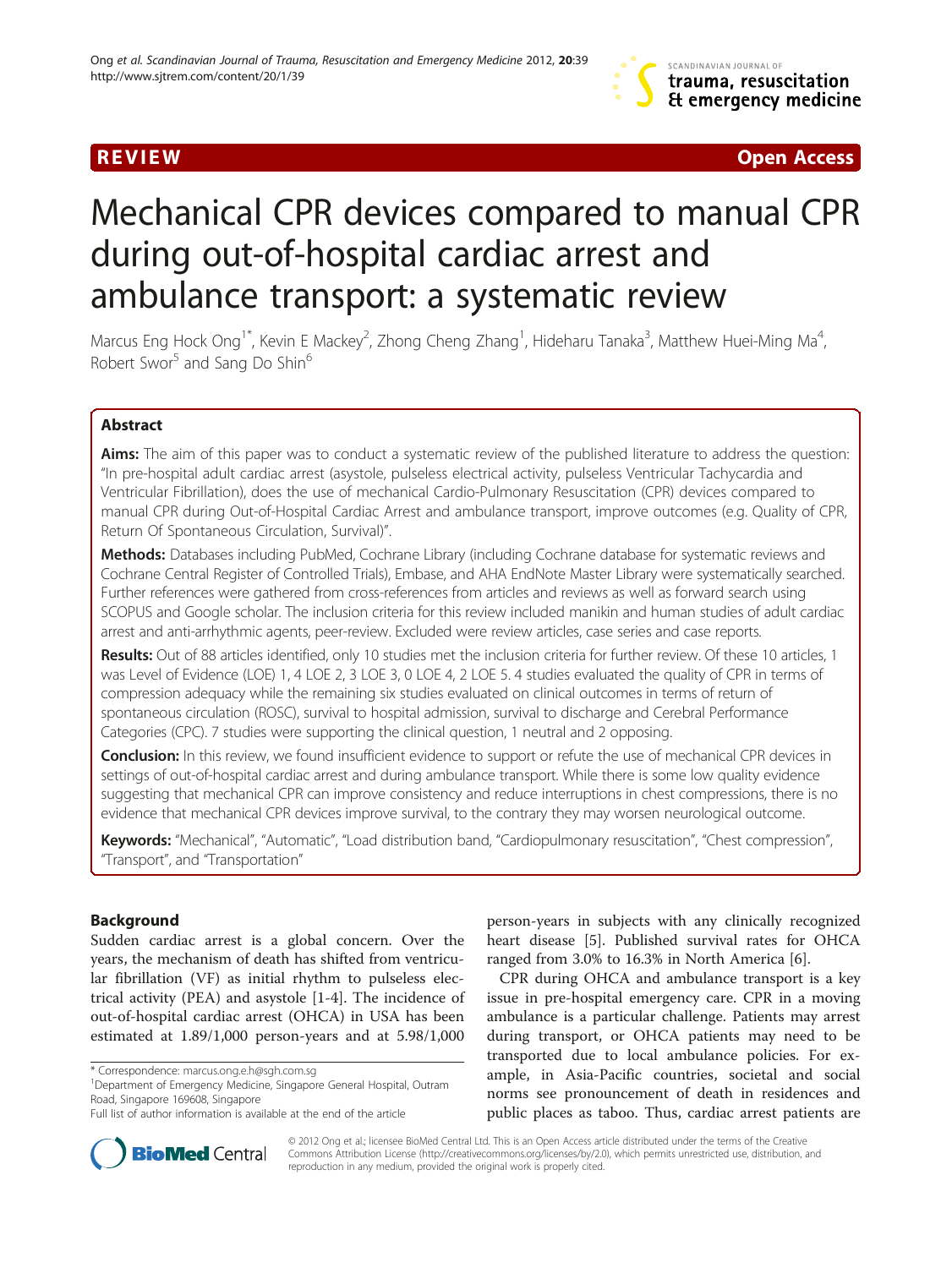often transported to the hospital in a 'scoop and run' model. This is in contrast to the practice in North American Emergency Medical Services (EMS) systems and European communities, where CPR is more often performed at scene, and unsuccessful resuscitations may be terminated in the field.

The quality of CPR during OHCA is a key factor affecting survival [[7\]](#page-8-0). The problem with standard CPR is that it provides only one third of normal blood supply to the brain and 10-20% of normal blood flow to the heart [[8](#page-8-0)]. Good quality CPR is an even greater challenge in the setting of a moving ambulance. It is also increasingly recognized that although defibrillation is the definitive treatment for ventricular fibrillation, its success is also dependent on adequate circulation [\[9](#page-8-0)-[11](#page-8-0)]. Thus, effective CPR is often a prerequisite for effective defibrillation.

Mechanical CPR is an attractive alternative, due to theoretical advantages including elimination of the rescuer fatigue factor, more consistent and reliable chest compression, and eliminating the need to stop CPR during rescuer changes and patient transfers. It is also conceivably safer for the ambulance crew during transport. However results from clinical trials have been conflicting, with studies suggesting a benefit for mechanical CPR [\[12\]](#page-8-0) and others that failed to find any significant difference between manual and mechanical CPR in survival to discharge [[13\]](#page-8-0). Possible explanations for these unexpected results advanced by the authors included a Hawthorne effect, prolonged deployment time for the devices resulting in delayed defibrillation and enrollment bias [[13\]](#page-8-0).

The aim of this paper was to conduct a systematic review of the published literature on the use of mechanical CPR devices compared to manual CPR during OHCA and ambulance transport in pre-hospital adult cardiac arrest regardless of presenting rhythm. This review was conducted as part of a consensus meeting on ambulance CPR, organized by the Asian EMS Council in 2011 (Seoul, Korea). More information about the council can be found at: [http://www.scri.edu.sg/index.php/paros](http://www.scri.edu.sg/index.php/paros-clinical-research-network)[clinical-research-network](http://www.scri.edu.sg/index.php/paros-clinical-research-network).

# Methods

The review was conducted in accordance with the methodology recommended by the International Liaison Committee on Resuscitation (ILCOR) 2010 evidence evaluation process [\[14](#page-8-0)] where this sought to identify evidence to address the question: [[15\]](#page-8-0) "In pre-hospital adult cardiac arrest (asystole, pulseless electrical activity, pulseless VT and VF)(pre-hospital [OHCA]), does the use of mechanical CPR devices compared to manual CPR during ambulance transport, improve outcomes (e.g. quality of CPR, return of spontaneous circulation (ROSC), survival)".

A search strategy was pursued, using the following search terms: "mechanical", "automatic", "load distribution band", "cardiopulmonary resuscitation", "chest compression", "transport" and "transportation" (textword and MeSH headings when applicable).

Databases were searched up to 1 October 2011, with PubMed, the Cochrane Library (including Cochrane database for systematic reviews and Cochrane Central Register of Controlled Trials), Embase, and the American Heart Association (AHA) Resuscitation Endnote Master library, which contains over 15,000 cardiac arrest related references. Moreover, cross-references from articles and reviews were forward searched using SCOPUS and Google scholar.

In addition, we looked at the following review articles: a) Manual versus Mechanical Chest compression for cardiac arrest (Cochrane Review) [[16\]](#page-8-0), b) CPR techniques and devices: 2010 International Consensus on Cardiopulmonary Resuscitation and Emergency Cardiovascular Care Science with Treatment Recommendation (AHA) [[17\]](#page-8-0). Cross references from these review articles were forward searched using SCOPUS and Google Scholar.

Inclusion criteria were human studies of adult cardiac arrest (age  $\geq$  16) and manikin studies which were peerreviewed. Exclusion criteria were case reports and case series. We broadened the scope of our review from CPR solely during ambulance transport to OHCA in general due to the absence of clinical outcome studies addressing this particular setting.

The articles were reviewed for relevance independently by two reviewers (MEHO/KM). Both titles and abstracts were reviewed, followed by the articles if suitable for review. Articles where the content was clearly unrelated were discarded. The abstracts of remaining articles were then reviewed and relevant studies identified for detailed review of the full manuscript. Where disagreement existed between reviewers, articles were included for detailed review. Finally, the reference lists of narrative reviews were examined to identify any additional articles not captured by the main search strategy.

# Evidence appraisal

Studies were reviewed in detail and then classified by level of evidence (LOE) (Table [1\)](#page-2-0) and quality (rated poor, fair or good) according to agreed definitions (Table [2](#page-3-0)). "Methodological quality" (internal validity) of a study was defined as "the extent to which a study's design, conduct, and analysis has minimized selection, measurement, and confounding biases" [\[14](#page-8-0)]. That quality is separate to "non-methodological" quality, which refers to the external validity or generalizability of the study results to other (broader) population groups.

Studies were allocated a rating for methodological quality (Good, Fair or Poor) according to the presence of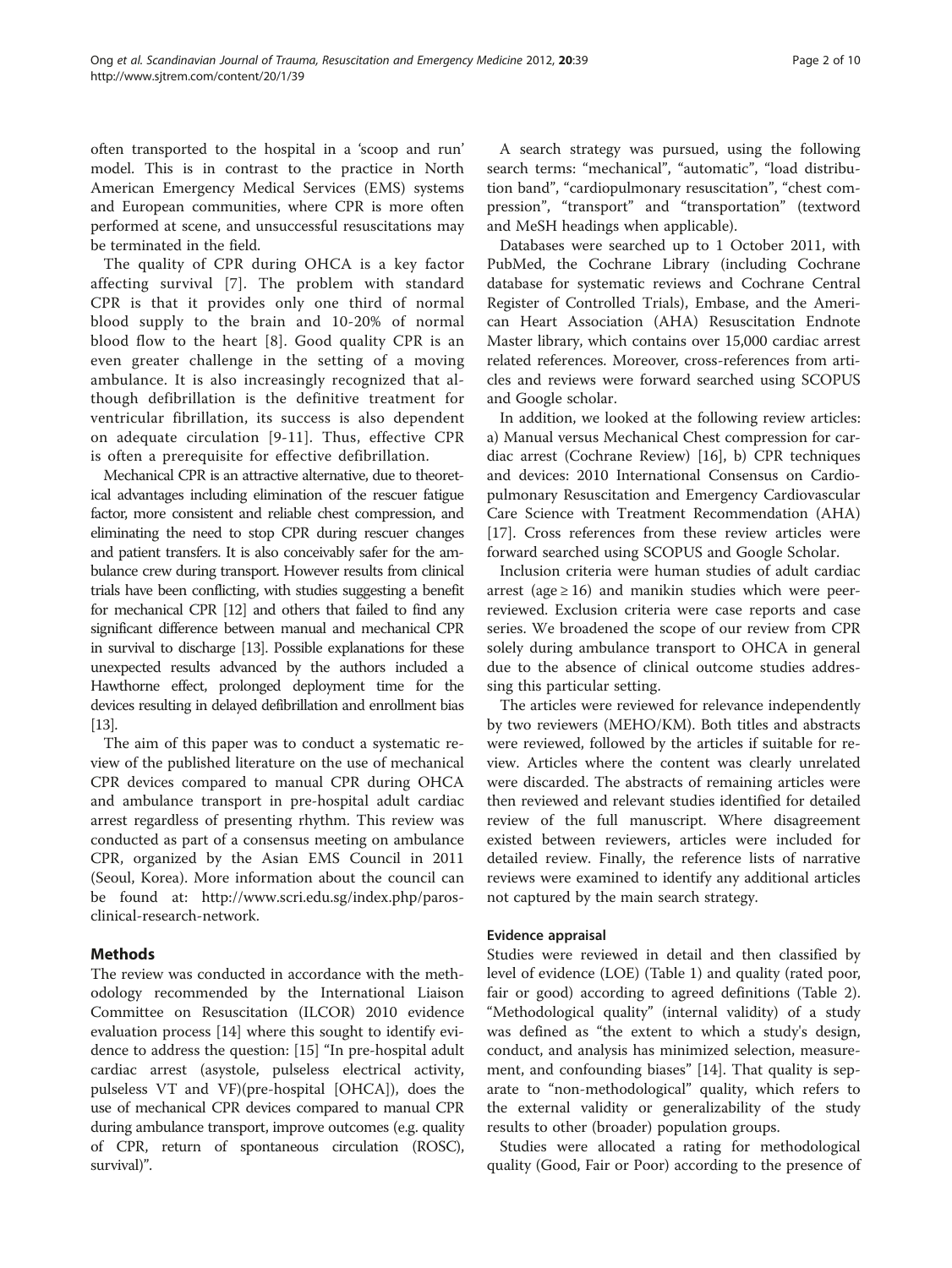#### <span id="page-2-0"></span>Table 1 International Liaison Committee on Resuscitation (ILCOR) 2010 Levels of Evidence for Studies of Therapeutic Interventions

|                                                         | LOE 2:<br>Studies using concurrent controls without true randomization (e.g. "pseudo"-randomized)                                                                                                                                                                                                                                                                                                                                                                                                                     |  |  |  |  |  |  |  |
|---------------------------------------------------------|-----------------------------------------------------------------------------------------------------------------------------------------------------------------------------------------------------------------------------------------------------------------------------------------------------------------------------------------------------------------------------------------------------------------------------------------------------------------------------------------------------------------------|--|--|--|--|--|--|--|
| LOE 3:                                                  | Studies using retrospective controls                                                                                                                                                                                                                                                                                                                                                                                                                                                                                  |  |  |  |  |  |  |  |
| LOE 4:                                                  | Studies without a control group (e.g. case series)                                                                                                                                                                                                                                                                                                                                                                                                                                                                    |  |  |  |  |  |  |  |
| LOE 5:                                                  | Studies not directly related to the specific patient/population (e.g. Different patient/population, animal models, mechanical models etc.)                                                                                                                                                                                                                                                                                                                                                                            |  |  |  |  |  |  |  |
| LOE 1<br>LOE 2                                          | <b>Randomized Controlled Trials:</b><br>These studies prospectively collect data, and randomly allocate the patients to intervention or control groups.<br>Studies using concurrent controls without true randomization:                                                                                                                                                                                                                                                                                              |  |  |  |  |  |  |  |
| These studies can be:<br>LOE 3<br>LOE 4<br>Case series: | experimental - having patients that are allocated to intervention or control groups concurrently, but in a non-random fashion (including pseudo-randomization: e.<br>g. alternate days, day of week etc.), or observational – including cohort and case control studies<br>A meta-analysis of these types of studies is also allocated a $LOE = 2$ .<br>Studies using retrospective controls:<br>These studies use control patients that have been selected from a previous period in time to the intervention group. |  |  |  |  |  |  |  |

As with other categories of Levels of Evidence, we have used LOE 5 to refer to studies that are not directly related to the specific patient/population. These could be different patients/population, or animal models, and could include high quality studies (including RCTs).

the quality items for that Level of Evidence (see Table [2](#page-3-0)). Good studies had most/all of the relevant quality items, Fair studies had some of the relevant quality items and Poor studies had few of the relevant quality items (but sufficient value to include for further review).

# Results

Out of 88 articles identified, 10 studies met the inclusion criteria for further review. Of these 10 articles, 1 was LOE 1, 4 LOE 2, 3 LOE 3, 0 LOE 4, 2 LOE 5 (see Table [3\)](#page-4-0).

Table [4](#page-5-0) is a summary of our review of all eligible studies.

# Studies comparing quality of CPR

Two manikin studies comparing CPR quality suggested that mechanical CPR performs better during ambulance transport. In the prospective and observational study  $(N = 144)$  conducted by Stapleton [\[18](#page-8-0)], mechanical CPR was able to provide correct compressions for overall 97% of the runs as compared to 37% of the runs in manual CPR. The 97% rate remained valid for different environmental settings such as vehicle type and road conditions while manual compressions varied upon different settings. Similarly, Sunde [\[19](#page-8-0)] noted that compression depth and frequency provided by mechanical CPR devices were better at both cardiac arrest sites and during transport as they were within CPR standards. An increase in weak compressions for manual CPR was observed during ambulance transport. The recommended compression-decompression ratio of 50/50 was

only achieved with the device as compared to other techniques where the ratio was significantly lower.

Similar observations were made by Olasveengen [[22](#page-8-0)] where a retrospective and observational study was conducted to evaluate the quality of CPR before and during transport on adult patients with OHCA. In both settings, hands-off ratio for mechanical CPR was shorter than manual CPR and chest compression rates for mechanical CPR were closer to recommended guidelines. Cerebral Performance Categories (CPC) scores were also gathered but no conclusions could be drawn to patient's outcome due to overall small sample size  $(N = 75)$ .

However, conflicting results were shown in a prospective and randomized study conducted by Wang [\[25\]](#page-9-0). The average chest compression rate and ventilation rate was significantly lower (related to the setting) for mechanical CPR ( $p < 0.05$ ,  $p < 0.05$ ) although there was lesser variability in the instantaneous chest compression rate. Due to short transport time of average 4 minutes and small sample size  $(N = 20)$ , the study indicated no significant difference in average no-chest compression interval.

# Studies comparing clinical outcomes

Many studies did not separate patients who required CPR at scene from those who required it during transport. However, most articles indicated that the patients were loaded with the CPR device onto the ambulance and then transported with CPR ongoing.

A retrospective case–control study  $(N = 262)$  conducted by Casner [\[23\]](#page-9-0) found that for mechanical CPR, higher rates of ROSC was observed in patients overall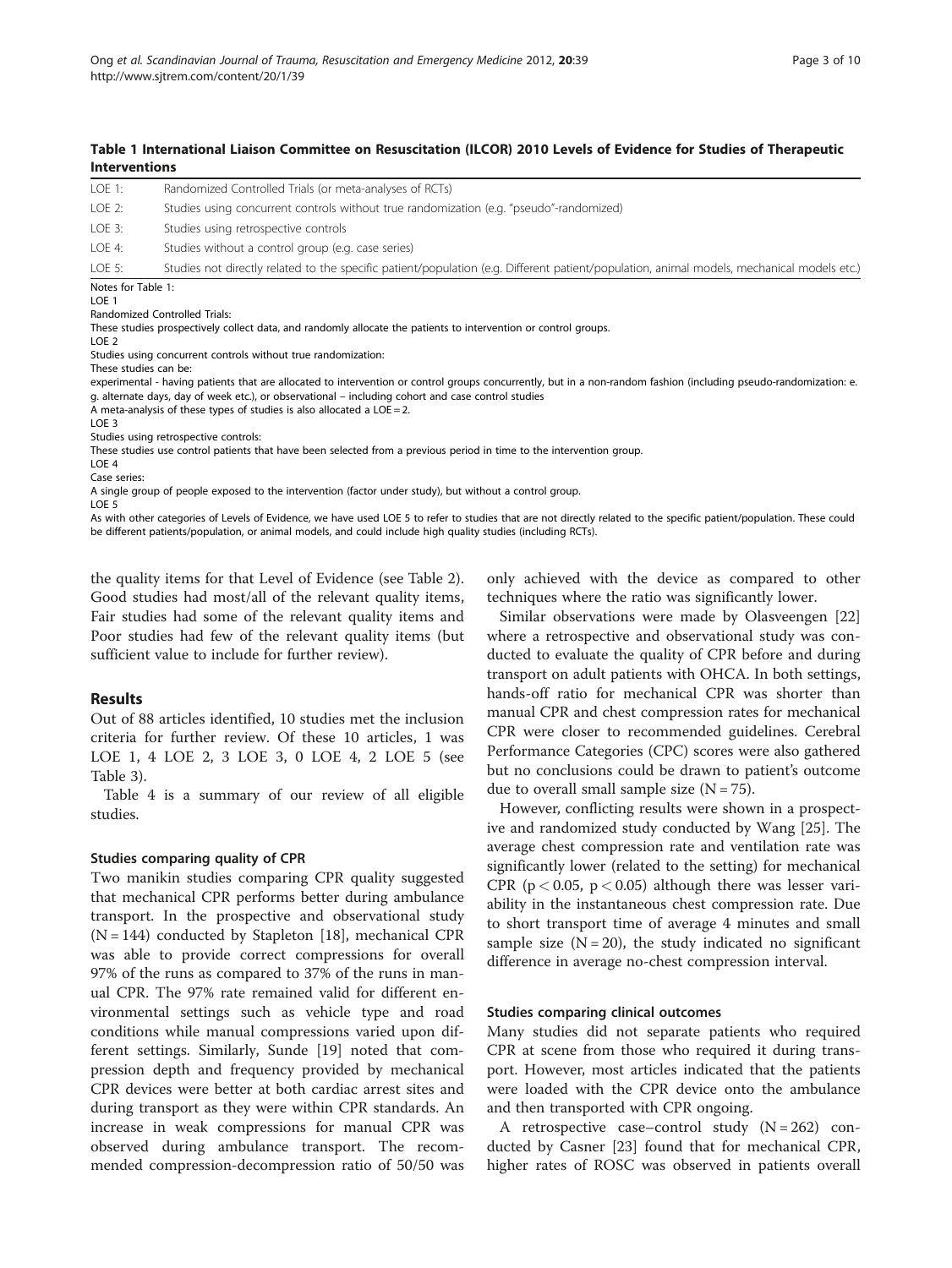# <span id="page-3-0"></span>Table 2 Quality assessment for studies assessing interventions

| LOE 1            | <b>Quality assessment for Randomized Controlled Trials</b>                                                                                                                 |
|------------------|----------------------------------------------------------------------------------------------------------------------------------------------------------------------------|
|                  | The seven factors included as the relevant quality items for RCTs are:                                                                                                     |
|                  | · Was the assignment of patients to treatment randomized?                                                                                                                  |
|                  | · Was the randomization list concealed?                                                                                                                                    |
|                  | Were all patients who entered the trial accounted for at its conclusion?                                                                                                   |
|                  | · Were the patients analyzed in the groups to which they were randomized?                                                                                                  |
|                  | · Were patients and clinicians "blinded" to which treatment was being received?                                                                                            |
|                  | . Aside from the experimental treatment, were the groups treated equally?                                                                                                  |
|                  | Were the groups similar at the start of the trial?                                                                                                                         |
|                  | Quality assessment for meta-analyses of RCTs                                                                                                                               |
|                  | The six factors included as the relevant quality items for meta-analyses are:                                                                                              |
|                  | Were specific objectives of the review stated (based on a specific clinical question in which patient,<br>intervention, comparator, outcome (PICO) were specified)         |
|                  | · Was study design defined?                                                                                                                                                |
|                  | · Were selection criteria stated for studies to be included (based on trial design and methodological quality)?                                                            |
|                  | · Were inclusive searches undertaken (using appropriately crafted search strategies)?                                                                                      |
|                  | · Were characteristics and methodological quality of each trial identified?                                                                                                |
|                  | · Were selection criteria applied and a log of excluded studies with reasons for exclusion reported?                                                                       |
| LOE <sub>2</sub> |                                                                                                                                                                            |
|                  | Quality assessment for studies using concurrent controls without true randomization                                                                                        |
|                  | The four factors included as the relevant quality items for these studies are:                                                                                             |
|                  | · Were comparison groups clearly defined?                                                                                                                                  |
|                  | · Were outcomes measured in the same (preferably blinded), objective way in both groups?                                                                                   |
|                  | · Were known confounders identified and appropriately controlled for?                                                                                                      |
|                  | · Was follow-up of patients sufficiently long and complete?                                                                                                                |
|                  | Quality assessment for meta-analyses of studies using concurrent controls without true randomization                                                                       |
|                  | The six factors included as the relevant quality items for meta-analyses are:                                                                                              |
|                  | Were specific objectives of the review stated (based on a specific clinical question in which patient, intervention,<br>comparator, outcome (PICO) were specified)         |
|                  | · Was study design defined?                                                                                                                                                |
|                  | · Were selection criteria stated for studies to be included (based on trial design and methodological quality)?                                                            |
|                  | · Were inclusive searches undertaken (using appropriately crafted search strategies)?                                                                                      |
|                  | · Were characteristics and methodological quality of each trial identified?                                                                                                |
|                  | · Were selection criteria applied and a log of excluded studies with reasons for exclusion reported?                                                                       |
| LOE <sub>3</sub> | Quality assessment for studies using retrospective controls:                                                                                                               |
|                  | The four factors included as the relevant quality items for these studies are:                                                                                             |
|                  | · Were comparison groups clearly defined?                                                                                                                                  |
|                  | • Were outcomes measured in the same (preferably blinded), objective way in both groups?                                                                                   |
|                  | · Were known confounders identified and appropriately controlled for?                                                                                                      |
|                  | · Was follow-up of patients sufficiently long and complete?                                                                                                                |
| LOE <sub>4</sub> | Quality assessment for case series                                                                                                                                         |
|                  | The three factors included as the relevant quality items for these studies are:                                                                                            |
|                  | · Were outcomes measured in an objective way?                                                                                                                              |
|                  | · Were known confounders identified and appropriately controlled for?                                                                                                      |
|                  | · Was follow-up of patients sufficiently long and complete?                                                                                                                |
| LOE 5            | Quality assessment for studies that are not directly related to the specific patient/population                                                                            |
|                  | LOE 5 studies are those not directly related to the specific patient/population (e.g. different patient/population,                                                        |
|                  | animal models, mechanical models etc.), and should have their methodological quality allocated to the<br>methodology of the study. The relevant quality criteria here are: |
|                  | · Good = randomized controlled trials (equivalent of LOE 1)                                                                                                                |
|                  | · Fair = studies without randomized controls (equivalent of LOE 2-3)                                                                                                       |
|                  | · Poor = studies without controls (equivalent of LOE 4).                                                                                                                   |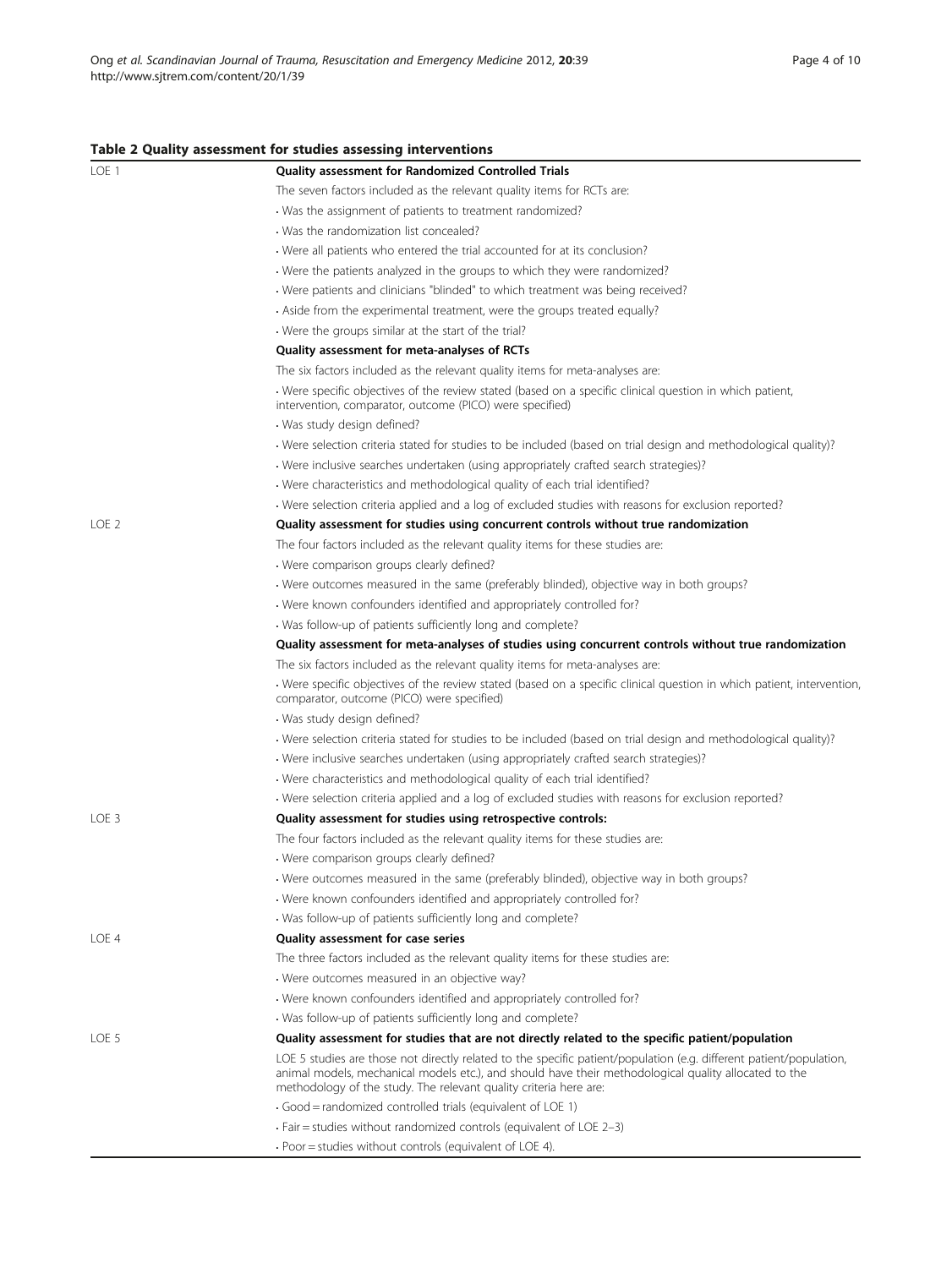<span id="page-4-0"></span>

| Table 3 Summary of evidence                  |                |                               |                                         |   |                            |  |
|----------------------------------------------|----------------|-------------------------------|-----------------------------------------|---|----------------------------|--|
| <b>Level of Evidence</b>                     |                | $\overline{2}$                | 3                                       | 4 | 5                          |  |
| <b>Evidence SUPPORTING Clinical Question</b> |                |                               |                                         |   |                            |  |
| Good                                         |                |                               |                                         |   | Stapleton [18], Sunde [19] |  |
| Fair                                         |                | Axelsson [20], Dickinson [21] | Olasveengen [22], Ong [12], Casner [23] |   |                            |  |
| Poor                                         |                |                               |                                         |   |                            |  |
| <b>Evidence NEUTRAL Clinical Question</b>    |                |                               |                                         |   |                            |  |
| Good                                         |                |                               |                                         |   |                            |  |
| Fair                                         |                |                               |                                         |   |                            |  |
| Poor                                         |                | Axelsson [24]                 |                                         |   |                            |  |
| <b>Evidence OPPOSING Clinical Question</b>   |                |                               |                                         |   |                            |  |
| Good                                         | Hallstrom [13] |                               |                                         |   |                            |  |
| Fair                                         |                | Wang [25]                     |                                         |   |                            |  |
| Poor                                         |                |                               |                                         |   |                            |  |

(39% vs. 29%, p < 0.05) and in asytole (37% vs. 22%, p < 0.05) upon arrival at the Emergency department. There was no significant difference in ROSC for subgroups with shockable rhythms and PEA. However, these results might be confounded by selective late deployment of the mechanical CPR device in patients not responding to resuscitation.

Ong [\[12\]](#page-8-0) compared both types of CPR in a phased, nonrandomized, observational study  $(N = 783)$  of clinical outcomes of patients treated before and after transition from manual CPR to mechanical CPR. The use of mechanical CPR had higher rates of ROSC  $(34.5\% \text{ vs. } 20.2\%, \text{ p} < 0.05)$ and survival to hospital admission (20.9% vs. 11.1%, p  $<$  0.05). For survival to hospital discharge, it was better than manual CPR and there was no significant difference in CPC categories  $(p = 0.36)$  and Overall Performance Categories ( $p = 0.40$ ) between both groups.

However, results obtained from Ong [\[12](#page-8-0)] were different from a randomized trial  $(N = 1071)$  conducted by Hallstrom [[13\]](#page-8-0) where the same mechanical CPR device used resulted in worse neurological outcomes and worse survival. Hallstrom's study found that there was no significant difference between both types of CPR for return of spontaneous circulation 4 hours after the call to 911 was made  $(29.5\% \text{ vs. } 28.5\%, \text{ p} = 0.74)$ . For mechanical CPR, survival to hospital discharge was poorer (5.8% vs. 9.9%,  $p = 0.06$ ) and CPC score of 1 or 2 was smaller as compared to manual CPR  $(3.1\% \text{ vs. } 7.5\%, \text{ p } < 0.05)$ .

A similar study conducted by Axelsson [\[24\]](#page-9-0) showed that there was no significant difference between both types of CPR with regards to ROSC, survival to hospital discharge or to hospital discharge. No difference between CPC score was also observed. Axelsson [[20\]](#page-8-0) also evaluated the cardiac output between both types of CPR, measured by pressure of end-tidal carbon dioxide  $(ETCO<sub>2</sub>)$ . He found that mechanical CPR resulted in higher  $ETCO<sub>2</sub>$  as compared to manual CPR in terms of average values (3.26 vs. 2.69,  $p < 0.05$ ), initial value (3.38) vs. 2.71,  $p < 0.05$ ) and minimum value (2.24 vs. 1.69, p < 0.05). No significant differences were observed in maximum value  $(4.88 \text{ vs. } 4.48, \text{ p} = 0.23)$ .

These observations were similarly found in the study initiated by Dickinson [\[21\]](#page-8-0) who compared whether a mechanical device is better in providing CPR than manual CPR as measured by  $ETCO<sub>2</sub>$  and whether it is capable of improving survival outcomes. In the prospective, odd/even day randomized study conducted  $(N = 20)$ , he identified that there is sustained or increased  $ETCO<sub>2</sub>$  with the use of mechanical CPR as compared to manual CPR. No difference in patient outcomes was observed between both groups as the study conducted was too small to draw any solid conclusion between two study groups.

# **Discussion**

Cardiac arrest offers several challenges to the provider when he or she is working to achieve return of spontaneous circulation. Preliminary data suggests that the maintenance of quality CPR declines the moment a patient is moved toward the ambulance or transported to the hospital [\[26](#page-9-0)]. Variability in both the depth and the rate of compressions increases dramatically translating to a decline in CPR quality. Beginning from the first patient movement, the provider is often forced to negotiate tight doorways, narrow stairwells, uneven pavement or gravel or dirt just to get the patient to the ambulance. Transporting the patient presents a whole different set of challenges including the rocking of the ambulance, sudden stops, accelerations, decelerations and turns, roadway conditions, not to mention the physical layout of the passenger compartment of the ambulance and how many other providers are present rendering care. Each of these factors contributes in some way to reducing the quality of CPR being delivered. In this paper, a comprehensive review of studies to date relating to the quality of CPR and clinical outcomes when comparing manual to mechanical CPR in OHCA was evaluated.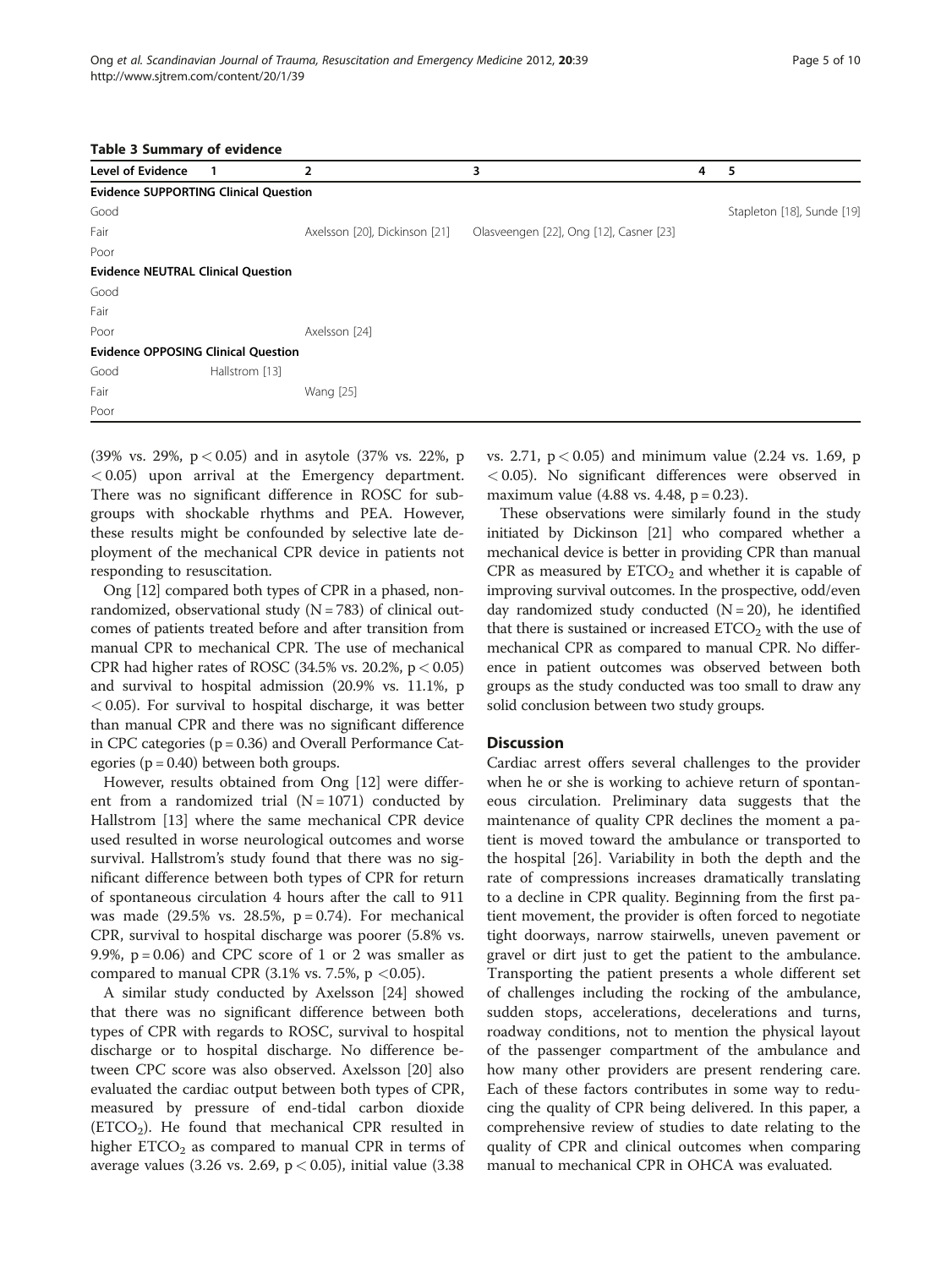# <span id="page-5-0"></span>Table 4 Review of eligible studies

|                | S/N Title                                                                                                                                                      | Description of Subjects Study Design                                                                |                                                                                                                                     | <b>Outcomes</b>                                                                                                                       | <b>Results</b>                                                                                                                                                                                                                                                                          | Conclusion                                                                                                                                                                                                                                                         |
|----------------|----------------------------------------------------------------------------------------------------------------------------------------------------------------|-----------------------------------------------------------------------------------------------------|-------------------------------------------------------------------------------------------------------------------------------------|---------------------------------------------------------------------------------------------------------------------------------------|-----------------------------------------------------------------------------------------------------------------------------------------------------------------------------------------------------------------------------------------------------------------------------------------|--------------------------------------------------------------------------------------------------------------------------------------------------------------------------------------------------------------------------------------------------------------------|
|                | Comparing CPR<br>ambulance transport:<br>Manual versus Mechanical<br>methods [18]                                                                              | 144 simulated runs<br>conducted on a<br>manikin.                                                    | Prospective observational<br>study comparing between<br>both types of CPR in<br>different environment<br>settings such as vehicle   | Compression adequacy<br>(defined as 1.5 to 2 inches<br>in depth, 60 compressions<br>per min $+/- 10\%$ and<br>correct hand position). | Thumper provided pre-defined<br>correct compressions for 97%<br>of the runs ( $n = 70$ ) while manual<br>compressions were performed<br>correctly 37% of the runs ( $n = 27$ ).                                                                                                         | The device is able to deliver<br>higher number of effective<br>and consistent compression at<br>correct position as compared to<br>manual CPR.                                                                                                                     |
|                |                                                                                                                                                                |                                                                                                     | type, road conditions,<br>vehicle speed.<br>Thumper was used.                                                                       |                                                                                                                                       | 97% rate for the device remains<br>valid for different environment<br>settings while 37% rate for manual                                                                                                                                                                                |                                                                                                                                                                                                                                                                    |
| 2              | Quality of mechanical,<br>manual standard and active<br>compression-decompression<br>CPR on the arrest site<br>and during transport in<br>a manikin model [19] | 36 runs conducted on a Randomized, cross-over,<br>manikin which runs are<br>split between 3 groups. | out-of-hospital study<br>comparing between three<br>type of CPR at cardiac<br>arrests sites and during<br>transportation.           | ratio based on European<br>Resuscitation Council<br>Guidelines (ERC).                                                                 | CPR varied in different settings.<br>Compression depth, frequency, Compression depth, frequency<br>compression – decompression and compression ratio in mechanical<br>CPR device were within<br>recommended quidelines during<br>ambulance transports as compared<br>to other 2 groups. | Mechanical CPR adhered more<br>closely to ERC quidelines. Working<br>conditions for standard CPR<br>in ambulance transport is<br>undesirable.                                                                                                                      |
| 3              | Quality of cardiopulmonary<br>resuscitation before and<br>during transport in out-of<br>hospital cardiac arrest [22]                                           | Adult patients over 18<br>years of age suffering<br>from non-traumatic<br>OHCA for all causes and   | Retrospective,<br>observational study.<br>LUCAS was used.                                                                           | Chest compression and<br>ventilation rates, hands-off<br>ratio (time without<br>compressions divided by<br>total CPR time).           | Hands-off ratio were lower for<br>mechanical CPR both before<br>$(p = 0.016)$ and during transport<br>$(p = 0.002)$ .                                                                                                                                                                   | For manual CPR, Time without<br>chest compressions during<br>transport and compression rate<br>was lower due to difficult conditions.<br>As such, the device is more<br>appropriate. No conclusion is<br>drawn about patient outcomes<br>due to small sample size. |
|                |                                                                                                                                                                | received CPR before and<br>during transportation.                                                   |                                                                                                                                     |                                                                                                                                       | Compression rates for mechanical<br>CPR were closer to recommended<br>guidelines (100/min) while manual<br>CPR was higher (96/min vs. 119/min).                                                                                                                                         |                                                                                                                                                                                                                                                                    |
|                |                                                                                                                                                                | Manual CPR during<br>transport: 66                                                                  |                                                                                                                                     |                                                                                                                                       |                                                                                                                                                                                                                                                                                         |                                                                                                                                                                                                                                                                    |
|                |                                                                                                                                                                | Mechanical CPR during<br>transport: 9                                                               |                                                                                                                                     |                                                                                                                                       | No difference in CPC scores<br>between two groups.                                                                                                                                                                                                                                      |                                                                                                                                                                                                                                                                    |
| $\overline{4}$ | Video-recording and time<br>motion analysis of manual<br>versus mechanical<br>cardiopulmonary<br>resuscitation during<br>ambulance transport [25]              | Adult patients over<br>18 years of age with<br>OHCA for all rhythms.<br>Manual: 12<br>Mechanical: 8 | Prospective and randomized Chest compression rate,<br>study where video-<br>recording and time-<br>motion studies was<br>conducted. | instantaneous compression<br>rates, unnecessary no chest<br>compression interval, based<br>on quidelines in ILCOR.                    | No-chest compression interval<br>(Mechanical: 33.4% vs. Manual:<br>$31.63\%$ , p = 0.160).                                                                                                                                                                                              | Due to small sample size, short<br>ambulance transport (average<br>4 minutes) and difficulty in<br>setting/removal of device, it is<br>hard to identify potential benefits<br>of mechanical CPR.                                                                   |
|                |                                                                                                                                                                |                                                                                                     | Thumper was used.                                                                                                                   |                                                                                                                                       | Average chest compression rate<br>excluding no chest compression<br>interval (mechanical: 52.3/min vs.<br>manual: 113.3/min, p < 0.050).                                                                                                                                                |                                                                                                                                                                                                                                                                    |
|                |                                                                                                                                                                |                                                                                                     |                                                                                                                                     |                                                                                                                                       | Lower ventilation rate excluding<br>no chest compression interval<br>(mechanical 11.7/min vs. manual<br>16.1/min, $p < 0.050$ ).<br>Higher variability in chest<br>compression rates for manual CPR.                                                                                    |                                                                                                                                                                                                                                                                    |
| 5              | The impact of a New CPR<br>Assist Device on rate of return OHCA. No exclusions<br>of spontaneous Circulation in listed.                                        | Adult patients with                                                                                 | Retrospective case-control<br>study with matched<br>control subjects.                                                               | ROSC upon arrival at<br><b>Emergency Department</b><br>(Asytole/ Agonal, PEA and<br>VT/VF).                                           | ROSC for case matched subjects<br>in all rhythms (mechanical:<br>39% versus manual: 29%, p = 0.003),<br>Asytole/agonal (mechanical: 37%<br>vs. manual: 22%, p = 0.008), PEA<br>(mechanical: 38% vs. manual:                                                                             | Mechanical CPR may improve<br>ROSC and benefit patients with<br>non-shockable rhythms.                                                                                                                                                                             |
|                | Out of hospital Cardiac<br>Arrest [23]                                                                                                                         | Manual: 138                                                                                         |                                                                                                                                     |                                                                                                                                       |                                                                                                                                                                                                                                                                                         |                                                                                                                                                                                                                                                                    |
|                |                                                                                                                                                                | Mechanical: 124                                                                                     |                                                                                                                                     |                                                                                                                                       |                                                                                                                                                                                                                                                                                         |                                                                                                                                                                                                                                                                    |

Page 6 of 10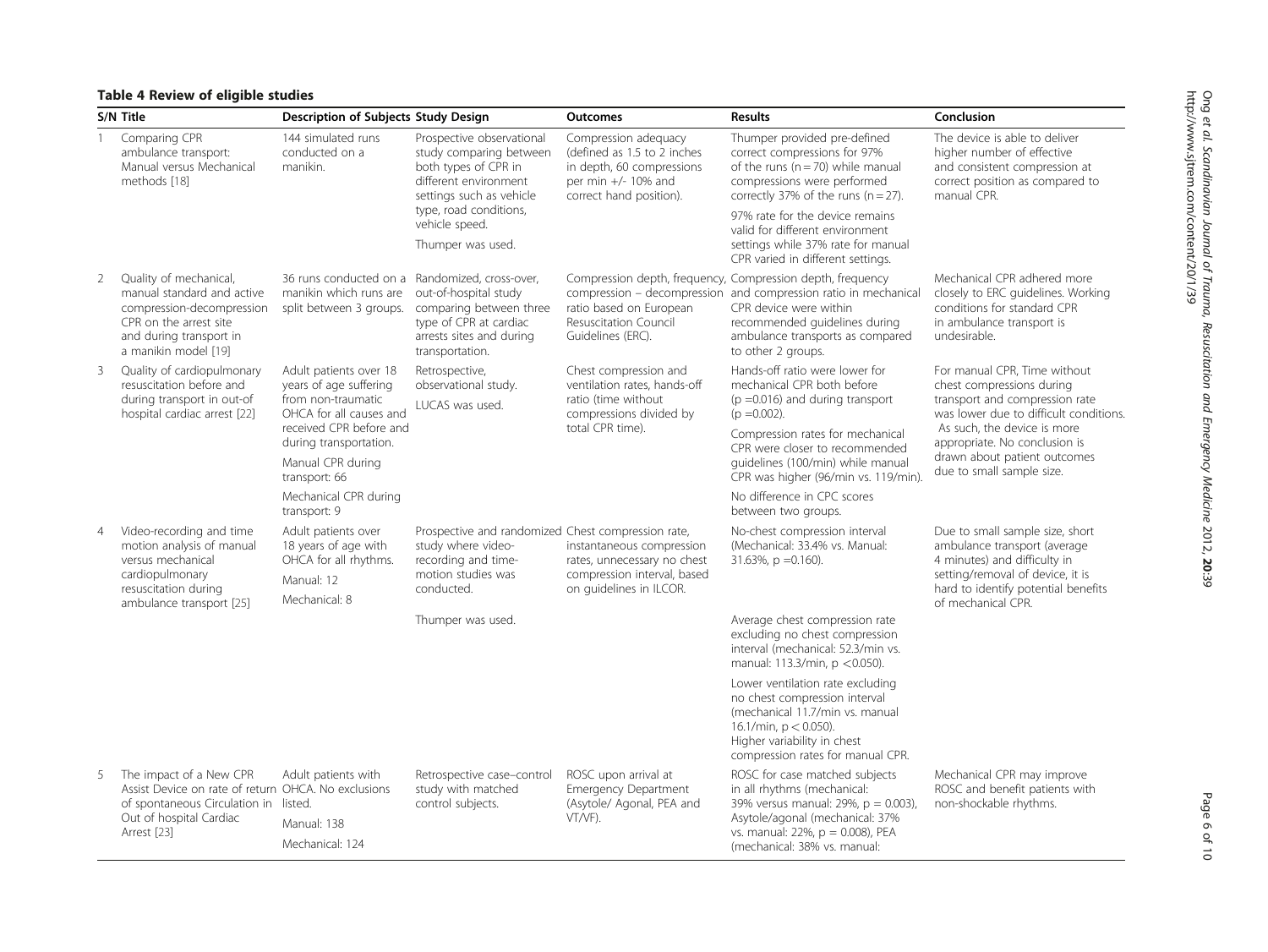# Table 4 Review of eligible studies (Continued)

|                 |                                                                                                                                                                                                                                                                                                 |                                                                                                                    | All mechanical CPR subject<br>groups received manual<br>CPR prior to deployment<br>of the device.                                                                                               |                                                                                                                                                                                 | 23%, p = 0.079) and VF/VT<br>(no difference).                                                                                                                                                                                                                                                                                                                                                                                                                                                                                                   |                                                                                                                                                                                              |
|-----------------|-------------------------------------------------------------------------------------------------------------------------------------------------------------------------------------------------------------------------------------------------------------------------------------------------|--------------------------------------------------------------------------------------------------------------------|-------------------------------------------------------------------------------------------------------------------------------------------------------------------------------------------------|---------------------------------------------------------------------------------------------------------------------------------------------------------------------------------|-------------------------------------------------------------------------------------------------------------------------------------------------------------------------------------------------------------------------------------------------------------------------------------------------------------------------------------------------------------------------------------------------------------------------------------------------------------------------------------------------------------------------------------------------|----------------------------------------------------------------------------------------------------------------------------------------------------------------------------------------------|
|                 |                                                                                                                                                                                                                                                                                                 |                                                                                                                    | AutoPulse was used.                                                                                                                                                                             |                                                                                                                                                                                 |                                                                                                                                                                                                                                                                                                                                                                                                                                                                                                                                                 |                                                                                                                                                                                              |
| 6               | Use of an Automated,<br>Load-distributing Band<br><b>Chest Compression Device</b><br>for Out-of-Hospital Cardiac<br>Arrest Resuscitation [12]                                                                                                                                                   | Adult patients over 18<br>years of age with non-<br>traumatic OHCA.<br>Manual: 499<br>Mechanical: 210              | Phased, non-randomized<br>observational study of<br>clinical outcomes of<br>patients treated before<br>and after transition<br>from manual CPR to using<br>mechanical CPR device,<br>AutoPulse. | ROSC, survival to hospital<br>admission and hospital<br>discharge, and neurological<br>outcome at discharge.                                                                    | ROSC (mechanical: 34.5% vs. manual: Mechanical CPR is better.<br>20.2%), Survival to hospital admission<br>(mechanical: 20.9% vs. manual: 11.1%),<br>Survival to hospital discharge<br>(mechanical: 9.7% vs. manual: 2.7%).<br>No difference in CPC ( $p = 0.360$ ) and<br>OPC ( $p = 0.400$ ) Better mechanical CPR<br>performance if ambulance response<br>time is less than 8 minutes.                                                                                                                                                       |                                                                                                                                                                                              |
| 7               | Manual Chest Compression vs. Adult patients over<br>Use of Automated chest<br>compression device during<br>resuscitation following out of<br>hospital cardiac arrest: a<br>randomized trial [13]                                                                                                | 18 years of age,<br>non-traumatic OHCA<br>and resuscitation<br>attempted by EMS.<br>Manual: 517<br>Mechanical: 554 | Multi-centre randomized<br>trial.<br>AutoPulse was used.                                                                                                                                        | Survival with spontaneous<br>circulation 4 hours after<br>emergency call is made,<br>Survival to hospital discharge,<br>CPC at hospital discharge.                              | No difference in survival to 4 hours<br>(mechanical: 29.5% vs. manual:<br>28.5%, p = 0.740), survival to<br>discharge (mechanical: 5.8% vs.<br>manual: 9.9%, p = 0.060). Difference<br>in CPC score at hospital discharge<br>(mechanical: 3.1% vs. manual:<br>7.5%, $p = 0.006$ ).                                                                                                                                                                                                                                                              | Study was terminated when it<br>was found that mechanical CPR<br>was associated with worse<br>neurological outcomes and a<br>trend towards worse survival<br>than manual CPR.                |
| 8               | Clinical consequences of<br>the introduction of chest<br>compression in the EMS<br>system for treatment<br>of out-of-hospital cardiac<br>$arrest - a pilot study [24]$                                                                                                                          | Adult patients over 18<br>years of age, witnessed,<br>non-traumatic OHCA.<br>Manual: 169<br>Mechanical: 159        | Non-randomized, controlled ROSC at any time during<br>trial. LUCAS was used.                                                                                                                    | treatment, Survival at hospital<br>admission, survival to hospital<br>discharge with neurological<br>recovery.                                                                  | No significant difference in ROSC,<br>survival to hospital admission<br>or hospital discharge.<br>No difference in CPC scores between<br>2 groups (majority 1 and 2).                                                                                                                                                                                                                                                                                                                                                                           | No sufficient evidence to support<br>that Mechanical CPR would improve<br>outcome. This was due to long<br>delay between arrival of ALS vehicle<br>and use of Mechanical CPR<br>(6 minutes). |
| 9               | Mechanical active<br>compression-decompression<br>cardiopulmonary resuscitation non-traumatic OHCA.<br>(ACD-CPR) versus manual CPR<br>according to pressure<br>of end tidal carbon dioxide<br>(P <sub>FT</sub> CO <sub>2</sub> ) during CPR in<br>out-of-hospital cardiac arrest<br>(OHCA) [20] | Adult patients over<br>18 years of age,<br>Manual: 62<br>Mechanical: 64                                            | Prospective, cluster level,<br>pseudo-randomized trial.<br>LUCAS was used.                                                                                                                      | $ETCO2$ was measured after<br>tracheal intubation for<br>15 minutes or until detection<br>of ROSC. Readings were<br>categorized to initial,<br>minimum, average and<br>maximum. | $ETCO2$ was significantly higher<br>in mechanical CPR as compared<br>to manual CPR according to initial<br>$(3.38 \text{ vs. } 2.71, \text{ p} = 0.010)$ , average<br>$(3.26 \text{ vs. } 2.69, \text{ p} = 0.040)$ and minimum<br>$(2.24 \text{ vs. } 1.69, p = 0.010)$ . No significant<br>differences according to maximum<br>value between 2 groups (4.88<br>vs.4.48, $p = 0.230$ ). No differences<br>in survival outcomes and there was<br>a long time interval between<br>cardiac arrest to start of CPR<br>and to ROSC for both groups. | Mechanical CPR performed<br>compressions with higher cardiac<br>output than manual chest<br>compressions.                                                                                    |
| 10 <sup>°</sup> | Effectiveness of mechanical<br>versus manual chest<br>compressions in out-<br>of-hospital cardiac arrest<br>resuscitation: a pilot study [21]                                                                                                                                                   | Adult patients over<br>16 years of age with<br>non-traumatic OHCA.<br>Manual: 10<br>Mechanical:10                  | Prospective, odd/even day<br>randomization study.<br>Odd days were using<br>mechanical CPR and even<br>days using manual CPR.<br>Thumper was used.                                              | $ETCO2$ measurements at<br>5 minutes after intubation<br>and CPR began, and a<br>second measure at initiation<br>of transport to hospital.                                      | Statistical significant between<br>both groups. 80% in manual<br>group has decreasing ETCO <sub>2</sub><br>while 20% has increasing ETCO <sub>2</sub> .<br>All patients (3 excluded) in mechanical<br>CPR do not have decreasing ETCO2.<br>No difference in patient outcomes.                                                                                                                                                                                                                                                                   | Mechanical CPR produced<br>better cardiac output, overall,<br>; when compared to manual CPR.                                                                                                 |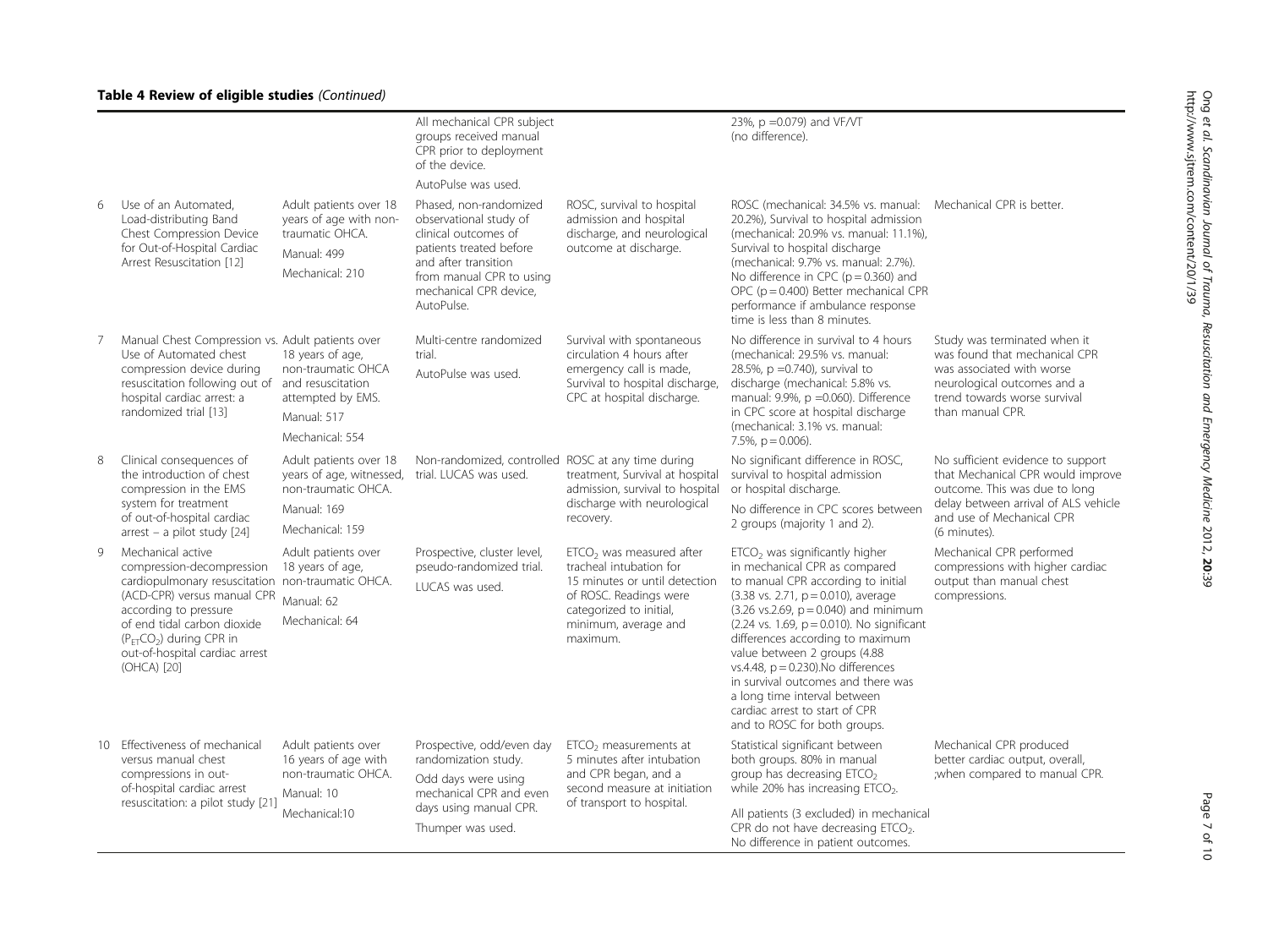When considering CPR quality, as defined by current AHA guidelines, results mostly favored mechanical CPR devices. The compression rate and depth was closer to established guidelines utilizing mechanical CPR devices as compared to CPR performed by rescuers. These factors held true through a variety of transport conditions and vehicle types as well. In addition, the compression ratio (number of compressions per minute) was closer to guideline recommendations when mechanical CPR was employed. In the one negative study regarding CPR quality, Wang [[25\]](#page-9-0) points out that most of the no-chestcompression intervals as it relates to mechanical CPR were related more to human error and that the compression rate was inadequate because the manufacturer's default rate was set at 5 compressions to every 1 breath. In addition, although the manual chest compression group in his study had higher instantaneous compression rates, the variability was also higher than that of mechanical CPR group and once the mechanical device was deployed, the instantaneous variability for the mechanical group was lower than the manual CPR group. From this, based upon the studies that were reviewed, mechanical CPR would appear to provide advantages over manual CPR as it relates to instantaneous and continuous CPR fractions throughout all phases of the resuscitation efforts. In addition, mechanical CPR devices appear to provide more consistently appropriate depths of compressions during transport of OHCA patients. However, there is difficulty generalizing the results found here on CPR quality due to small sample sizes, the retrospective nature of one of the studies, and because two of the studies are based upon mannequin evaluations, not real patients.

Clinical outcome measures in OHCA studies often include ROSC, survival to admission, 24-hour survival, and/or survival to discharge. Included in some studies is the CPC score as well as the OPC score. Both of these scores reflect the patient's ability to function and carry out activities of daily living.

There were six manuscripts that evaluated clinical outcomes in this review. The design of each study was slightly different, making generalizations about clinical outcomes more challenging. In Casner's [[23](#page-9-0)] and Ong's [[12\]](#page-8-0) manuscripts, there were higher rates of ROSC, with Casner indicating that ROSC was achieved more successfully in asystole. However, the results of Casner's study have limited validity as late deployment of mechanical CPR devices by responders confounded the evaluation of ROSC because standard CPR was applied before the arrival of device (average 15 minutes). Ong's [[12](#page-8-0)] larger prospective study demonstrated higher rates of ROSC and survival but no differences in neurological outcomes at discharge. Both of these studies reinforce the importance of consistent high quality and continuous CPR.

Hallstrom's [\[13\]](#page-8-0) study was the only randomized controlled trial in this review, but found differing results than Ong's. A slightly larger study than Ong's but using the same device, Hallstrom chose to look at ROSC 4 hours after hospital admission. The study was stopped by the safety monitoring committee because of trends toward lower survival rates and poorer outcomes in mechanical CPR patients. Hallstrom's study design placed his intervention group into several different clusters, which varied the initial resuscitation efforts cluster to cluster. This heterogeneity between clusters makes Hallstrom's results more difficult to interpret. For example, one of the clusters focused on high quality, early, consistent CPR before the deployment of the Load Distributing Band (LDB) and before any analysis of the rhythm. As a subgroup, this particular cluster trended toward higher rates of ROSC.

Within the past several weeks, and after the preparation of this paper, the Circulation Improving Resuscitation Care (CIRC) trial [\[27\]](#page-9-0) investigators presented their findings at the 2011 AHA Scientific Sessions in Orlando, Florida in November 2011. This prospective randomized trial of OHCA evaluated mechanical CPR using the LDB compared to "high-quality" manual CPR. The goal of the CIRC trial was to establish equivalence or superiority of one approach over the other. After enrolling over 4000 patients at five sites, and after adjusting for enrolment site, age, witnessed arrest and initial cardiac rhythm, the CIRC investigators found no difference in ROSC 24 hour survival, survival to hospital discharge, and handsoff fraction when comparing mechanical CPR to manual CPR.

Until more evidence is available, it appears that outcomes may not be different between manual and mechanical CPR. We believe that the aim of any pre-hospital service should be to provide the optimum quality of CPR within the constraints and limitations of their operating environment. High quality manual CPR requires a commitment to training, quality review and adequate numbers of staff to attend to cardiac arrests. Mechanical CPR might possibly be helpful as a labor-saving device, but also requires a commitment to training and attention to deployment practices. It might conceivably be helpful from a crew safety viewpoint, reducing likelihood of injuries to crew performing CPR in a moving ambulance. The decision on which to choose would thus depend on the situation of each EMS service.

# Conclusion

In this review, we found insufficient evidence to support or refute the use of mechanical CPR devices in settings of out-of-hospital cardiac arrest and during ambulance transport. While there is some low quality evidence suggesting that mechanical CPR can improve consistency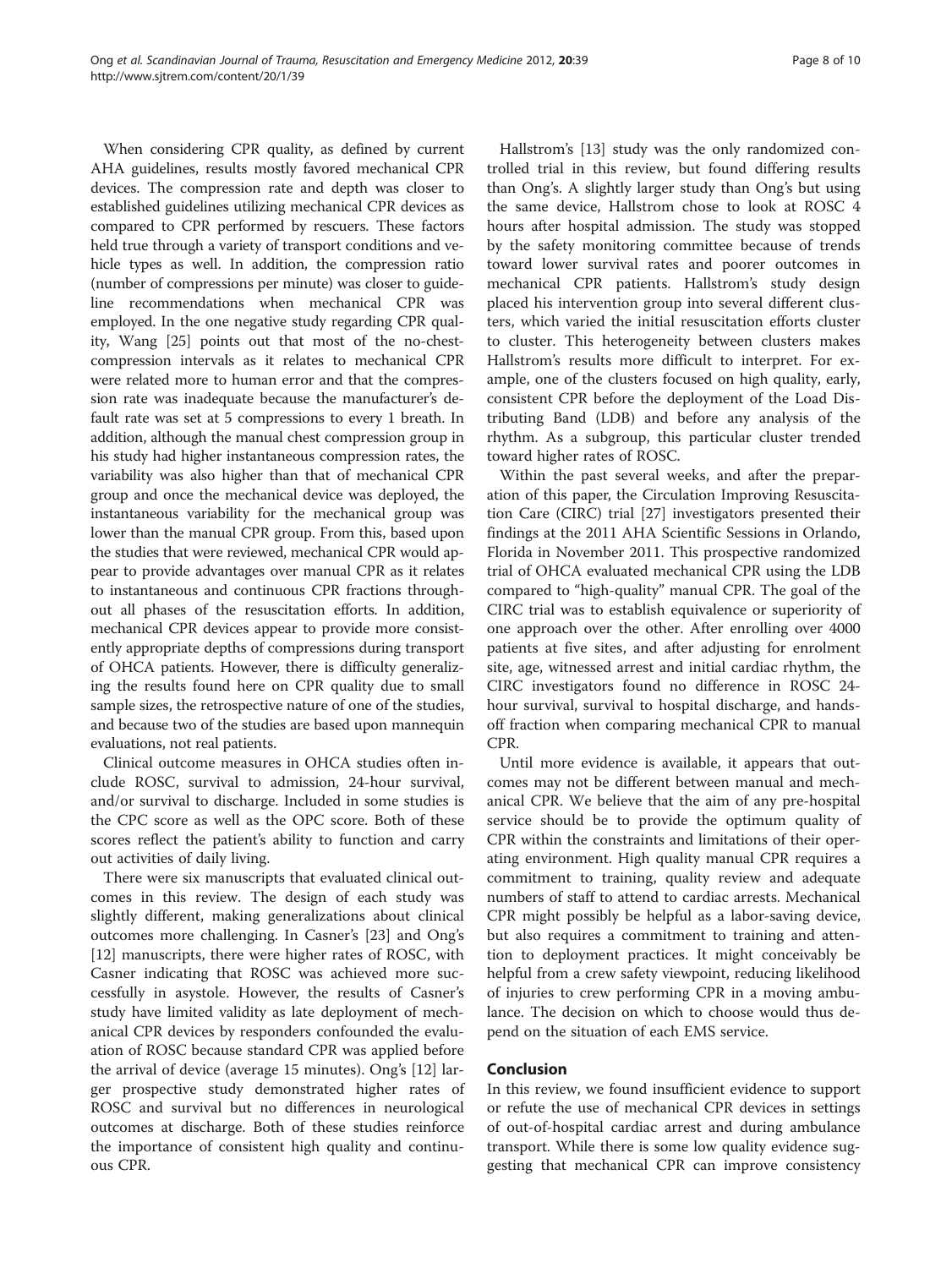<span id="page-8-0"></span>no evidence that mechanical CPR devices improve survival, to the contrary they may worsen neurological outcome.

#### **Abbreviations**

AHA: American heart association; CIRC: Circulation improving resuscitation Care; CPC: Cerebral performance categories; CPR: Cardio-pulmonary resuscitation; ETCO<sub>2</sub>: End-tidal CO<sub>2</sub>; ILCOR: International liaison committee on resuscitation; LOE: Level of evidence; LDB: Load distributing band; OHCA: Out-of-hospital cardiac arrest; OPC: Overall performance categories; PAROS: Pan asian resuscitation outcomes study; PEA: Pulseless electrical activity; ROSC: Return of spontaneous circulation; VF: Ventricular fibrillation; VT: Ventricular tachycardia.

#### Competing interests

For this review paper, it includes information on resuscitation questions developed through the C2010 Consensus on Science and Treatment process, managed by the International Liaison Committee on Resuscitation (http:// www.amercian heart.org/ILCOR). The questions were developed by ILCOR Task Forces, using strict conflict of interest guidelines. In general, each question was assigned to two experts to complete a detailed structured review of the literature, and complete a detailed worksheet. Worksheets are discussed at ILCOR meetings to reach consensus and will be published in 2010 as the Consensus on Science and Treatment Recommendations (CoSTR). The conclusions published in the final CoSTR consensus document may differ from the conclusions in this review because the CoSTR consensus will reflect input from other worksheet authors and discussants at the conference, and will take into consideration implementation and feasibility issues as well as new relevant research.

Furthermore, MEH Ong receives grant support from Zoll Medical as principal investigator on several trials associated with load distributing band (LDB) CPR, Autopulse. The names of the trials are as follows:

(1) A Multicenter Randomised Controlled Trial Comparing Shock Success With Synchronized Defibrillation (Compression Upstroke Versus Precompression) During Ongoing Mechanical Cardiopulmonary Resuscitation In The Emergency Department

(2) Improving Quality of Cardiopulmonary Resuscitation in the Emergency Department with the Load Distributing Band Device Using Cardiac Arrest Teams and Video Assisted Quality Assurance. A phased non randomised study using historical controls

(3) Comparison Of Load Distributing Band And Standard Cardiopulmonary Resuscitation In Patients Presenting With Cardiac Arrest To Emergency **Department** 

#### Author details

<sup>1</sup>Department of Emergency Medicine, Singapore General Hospital, Outram Road, Singapore 169608, Singapore. <sup>2</sup>Department of Emergency Medicine, Kaiser Permanente, Sacramento, CA, USA. <sup>3</sup>Department of Emergency System, Graduate School of Sport System, Kokushikan University, Tokyo, Japan. <sup>4</sup> Department of Emergency Medicine, National Taiwan University, Taipei, Taiwan. <sup>5</sup>Department of Emergency Medicine, William Beaumont Hospital, Royal Oak, MI, USA. <sup>6</sup>Department of Emergency Medicine, Seoul National University Hospital, Seoul, Korea.

#### Authors' contributions

MEOH and KM conducted the systematic review. ZCZ assisted in the literature search and data extraction. All authors reviewed the data, contributed to and approved the final manuscript.

#### Received: 10 November 2011 Accepted: 3 June 2012 Published: 18 June 2012

#### References

- Youngquist ST, Kaji AH, Niemann JT: Beta-blocker use and the changing epidemiology of out-of-hospital cardiac arrest rhythms. Resuscitation 2008, 76:376–380.
- Bunch TJ, White RD: Trends in treated ventricular fibrillation in out-ofhospital cardiac arrest: Ischemic compared to non-ischemic heart disease. Resuscitation 2005, 67:51–54.
- Hess EP, Campbell RL, White RD: Epidemiology, trends, and outcome of out-of-hospital cardiac arrest of non-cardiac origin. Resuscitation 2007, 72:200–206.
- Polentini MS, Pirrallo RG, McGill W: The changing incidence of ventricular fibrillation in Milwaukee, Wisconsin (1992–2002). Prehosp Emerg Care 2006, 10:52–60.
- 5. Rea TD, Pearce RM, Raghunathan TE, Lemaitre RN, Sotoodehnia N, Jouven X, Siscovick DS: Incidence of Out-of-Hospital cardiac arrest. Am J Cardiol 2004, 93:1455–1460.
- 6. Nichol G, Thomas E, Callaway CW, Hedges J, Powell JL, Aufderheide TP, Rea T, Lowe R, Brown T, Dreyer J, Davis D, Idris A, Stiell I: Regional Variation in Out-of-Hospital Cardiac Arrest Incidence and Outcome. JAMA 2008, 300:1423–1431.
- 7. Wik L, Kramer-Johansen J, Myklebust H, Sorebo H, Svensson L, Fellows B, Steen PA: Quality of Cardiopulmonary Resuscitation During Out-of-Hospital Cardiac Arrest. JAMA 2005, 293:299–304.
- 8. Kern KB: Coronary perfusion pressure during cardio-pulmonary resuscitation. Best Pract Res Clin Anaesthesiol 2000, 14:591–609.
- Cobb LA, Fahrenbruch CE, Walsh TR, Copass MK, Olsufka M, Breskin M, Hallstrom AP: Influence of Cardiopulmonary Resuscitation Prior to Defibrillation in Patients With Out-of-Hospital Ventricular Fibrillation. JAMA 1999, 281:1182-1188.
- 10. Wik L: Rediscovering the importance of chest compressions to improve the outcome from cardiac arrest. Resuscitation 2003, 58:267-269.
- 11. Wik L, Hansen TB, Fylling F, Steen Tr, Vaagenes P, Auestad BrH, Steen PA: Delaying Defibrillation to Give Basic Cardiopulmonary Resuscitation to Patients With Out-of-Hospital Ventricular Fibrillation. JAMA 2003, 289:1389–1395.
- 12. Ong MEH, Ornato JP, Edwards DP, Dhindsa HS, Best AM, Ines CS, Hickey S, Clark B, Williams DC, Powell RG, Overton JL, Peberdy MA: Use of an Automated, Load-Distributing Band Chest Compression Device for Outof-Hospital Cardiac Arrest Resuscitation. JAMA 2006, 295:2629–2637.
- 13. Hallstrom A, Rea TD, Sayre MR, Christenson J, Anton AR, Mosesso VN, Van Ottingham L, Olsufka M, Pennington S, White LJ, Yahn S, Husar J, Morris MF, Cobb LA: Manual Chest Compression vs Use of an Automated Chest Compression Device During Resuscitation Following Out-of-Hospital Cardiac Arrest. JAMA 2006, 295:2620–2628.
- 14. Morley PT, Atkins DL, Billi JE, Bossaert L, Callaway CW, de Caen AR, Deakin CD, Eigel B, Hazinski MF, Hickey RW, Jacobs I, Kleinman ME, Koster RW, Mancini ME, Montgomery WH, Morrison LJ, Nadkarni VM, Nolan JP, O'Connor RE, Perlman JM, Sayre MR, Semenko TI, Shuster M, Soar J, Wyllie J, Zideman D: Part 3: evidence evaluation process: 2010 International Consensus on Cardiopulmonary Resuscitation and Emergency Cardiovascular Care Science With Treatment Recommendations. Circulation 2010, 122(16 Suppl 2):S283–290.
- 15. Richardson WS, Wilson MC, Nishikawa J, Hayward RS: The well-built clinical question: a key to evidence-based decisions. ACP J Club 1995, 123:A12–A13.
- 16. Brooks SC, Bigham BL, Morrison LJ: Mechanical versus manual chest compressions for cardiac arrest. Cochrane Database Sys Rev 2011, 1: CD007260.
- 17. Lim SH, Shuster M, Deakin CD, Kleinman ME, Koster RW, Morrison LJ, Nolan JP, Sayre MR: Part 7: CPR techniques and devices: 2010 International Consensus on Cardiopulmonary Resuscitation and Emergency Cardiovascular Care Science with Treatment Recommendations. Resuscitation 2010, 81(1, Supplement):e86–e92.
- 18. Stapleton ER: Comparing CPR during ambulance transport. Manual vs. mechanical methods. J Emerg Med Serv JEMS 1991, 16:63–64. 66, 68 passim.
- 19. Sunde K, Wik L, Steen PA: Quality of mechanical, manual standard and active compression-decompression CPR on the arrest site and during transport in a manikin model. Resuscitation 1997, 34:235–242.
- 20. Axelsson C, Karlsson T, Axelsson AB, Herlitz J: Mechanical active compression-decompression cardiopulmonary resuscitation (ACD-CPR) versus manual CPR according to pressure of end tidal carbon dioxide  $(P_{ET}CO<sub>2</sub>)$  during CPR in out-of-hospital cardiac arrest (OHCA). Resuscitation 2009, 80:1099–1103.
- 21. Dickinson ET, Verdile VP, Schneider RM, Salluzzo RF: Effectiveness of mechanical versus manual chest compressions in out-of- hospital cardiac arrest resuscitation: A pilot study. Am J Emerg Med 1998, 16:289-292.
- 22. Olasveengen TM, Wik L, Steen PA: Quality of cardiopulmonary resuscitation before and during transport in out-of-hospital cardiac arrest. Resuscitation 2008, 76:185–190.